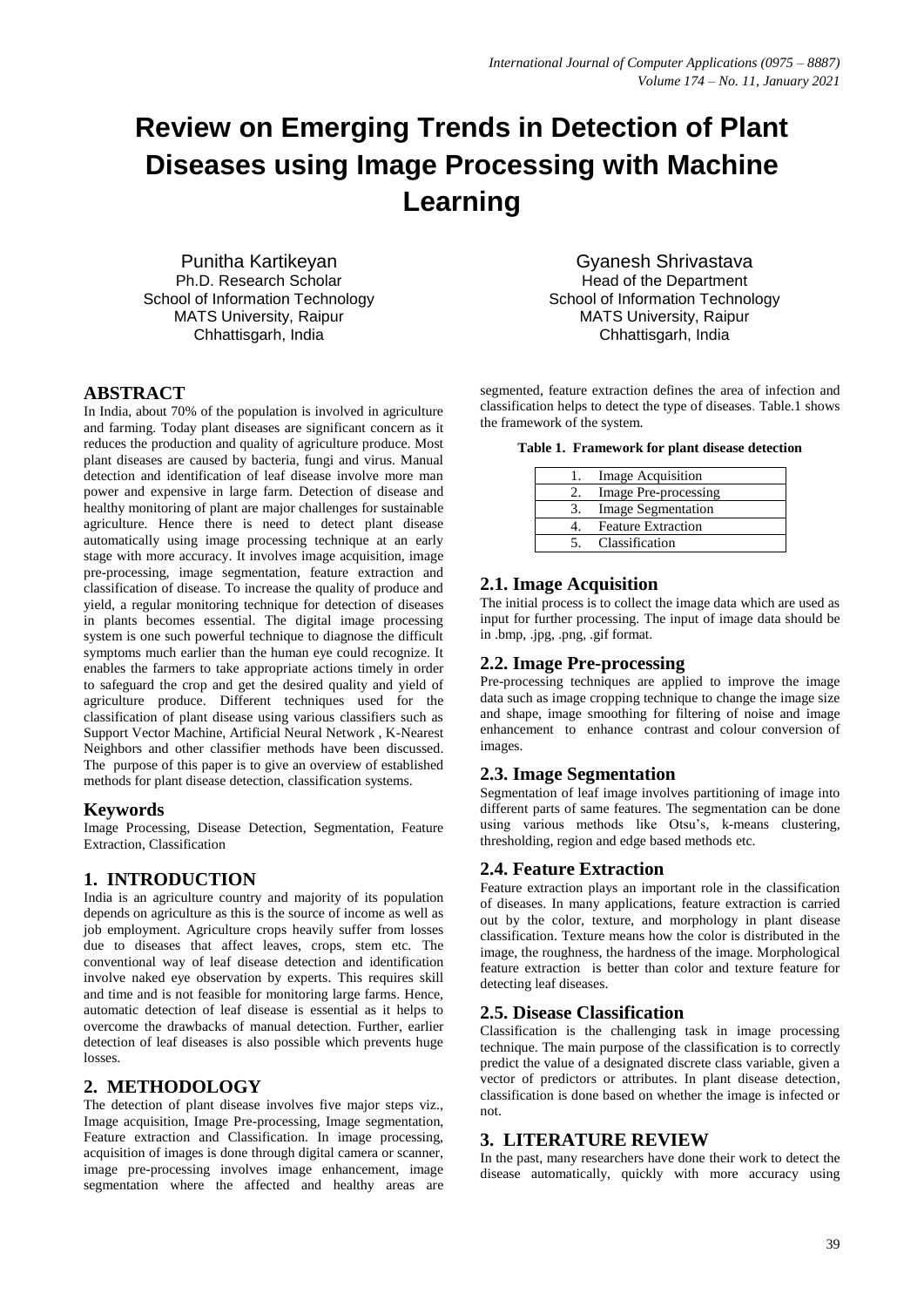different classification methods.

#### **3.1 Support Vector Machine**

Support vector machine (SVM) is a supervised learning algorithm also used for classification , regression and outlier detection of plant diseases. In this algorithm [1], each data item as a point in n-dimensional space where n is number of features with value of each feature being the value of a particular coordinate. By using hyper-plane as shown in Fig 1, to maximize the classification boundaries for identifying two classes separately. The adjacent points of hyper-plane were recognized as support vectors. To make a separation between these vectors, a fixed maximum margin is used, through which the SVM can be trained effectively.



**Fig 1. Classification using SVM**

The SVM technique widely used by many researchers for the classification of plant diseases is discussed below:

Youwen et al. [2] identified Powdery Mildew and Downey Mildew diseases in Cucumber leaves. They applied median filter to remove the noise and used statistic pattern and mathematics morphology to segment the leaf images. The features of cucumber leaf image disease were extracted and these features were fed to SVM classification for identification of disease. Experimental results indicated that the classification performance by SVM was better than that of neural networks. Shape and texture features in SVM technique was better than of using only shape feature.

Meunkaewjinda et al. [3] proposed a diagnosis system for detecting the Grape leaf diseases. The system comprised of three main parts viz., first part involved grape leaf color extraction from complex background, secondly grape leaf disease color extraction and finally grape leaf disease classification. For analysing, Back-Propagation Neural Network with a Self-Organizing Feature Map together was used to recognize colors of grape leaf. Further, MSOFM and GA (Genetic Algorithm) were used for grape leaf disease segmentation and SVM for its classification. Finally, filtration of resulting segmented image was done by Gabor Wavelet and then SVM was again applied to classify the types of grape leaf diseases. This system could classify the grape leaf diseases into three classes: Scab disease, Rust disease and no disease.

Two stage SVM based MCS (multiple classifier system ) for detection of disease in Wheat leaves was proposed by Tian et al. [4].The colour, texture and shape feature were utilized for training the classifiers. GLCM (Gray Level Cooccurence Matrix) was used to extract texture features, whereas, invariant moments were used as shape features.

Zhang and Zhang [5] used SVM to recognize Cucumber diseases Downey Mildew, Brown and Leaf Spots. They separated the disease spots from the background and threshold concept was applied in segmentation and three features color,

shape and texture were retrieved and these features were submitted to classifier that are SVM based on Kernel functions with Radial Basis Function (RBF), Polynomial Function (PF) and Sigmoid Function(SF). The authors stated that the RBF kernel function reported better results as compared to PF and SF kernel functions.

Prasad et al. [6] attempted to distinguish different crop diseases using image processing algorithms. They reported that imaging framework comprised of ailment spot recognition using histogram based segmentation, extraction of Gabor Wavelet Transform (GWT) features and classification by SVM classifiers. This approach yielded 89% accuracy.

Pawar et al. [7] developed an automatic grading and sorting system for Pomegranate fruits. Color, texture feature analysis was used for detection of surface defects on pomegranates fruits. Important features were used as an input to SVM classifier and tests were performed to identify best classification model.

Arivazhagan et al. [8] developed an image analysis technology in which images of various leaves were acquired using a digital camera to identify the diseases from the symptoms of the leaves. The digital RGB images of leaves were converted into HSI color image in that the green pixels were masked and removed using specific threshold value followed by the segmentation process and the statistics of texture were computed. The SVM was used to classify the disease using texture features. They reported that an accuracy of 94.74% was possible in the identification of disease infection in plant leaves.

Kiran et al. [9] attempted to detect Citrus leaf disease such as Anthracnose, Citrus Canker. They pre-processed the image that involved color space conversion by applying YCbCr color system and  $L^*a^*b^*$  color space. Color image enhancement by applying discrete cosine transform. Used K-mean clustering for disease part segmentation. In feature extraction, GLCM was used to see various statistics such as energy, contrast, homogeneity and entropy. Finally, the citrus leaf disease classification was done by SVM RBF and SVM POLY that resulted 96% and 95% accuracy respectively.

Singh and Mishra [10] detected plant leaf diseases of Banana, Beans, Lemon and Rose using image segmentation and soft computing techniques. They used genetic algorithm for segmentation that worked effectively. For classifying the disease, minimum distance criteria with Kmean, minimum distance criteria with GA and SVM with GA algorithms were used and these methods resulted 86.54%, 93.63% and 95.71% accuracy respectively.

Jayamoorthy and Palanivel [11] proposed Spatial Fuzzy C Mean (SFCM) to detect plant disease and also compared with other clustering techniques K-means, Fuzzy C-Means (FCM) and Kernel based FCM (KFCM). Then the features such as color, texture were extracted from diseased leaf image. The neural network method was used to classify the diseases. The proposed method gave better performance and suggested required pesticide for the diseases.

Akhtar et al. [12] tried to detect and classify the Black Spot and Anthracnose disease in Rose leaf using the SVM approach. They adopted the threshold method for segmentation and Otsu's algorithm was used to define the threshold values. In this approach, features of Discrete Wavelet Transform (DWT), Discrete Cosine Transform (DCT) and eleven haralick texture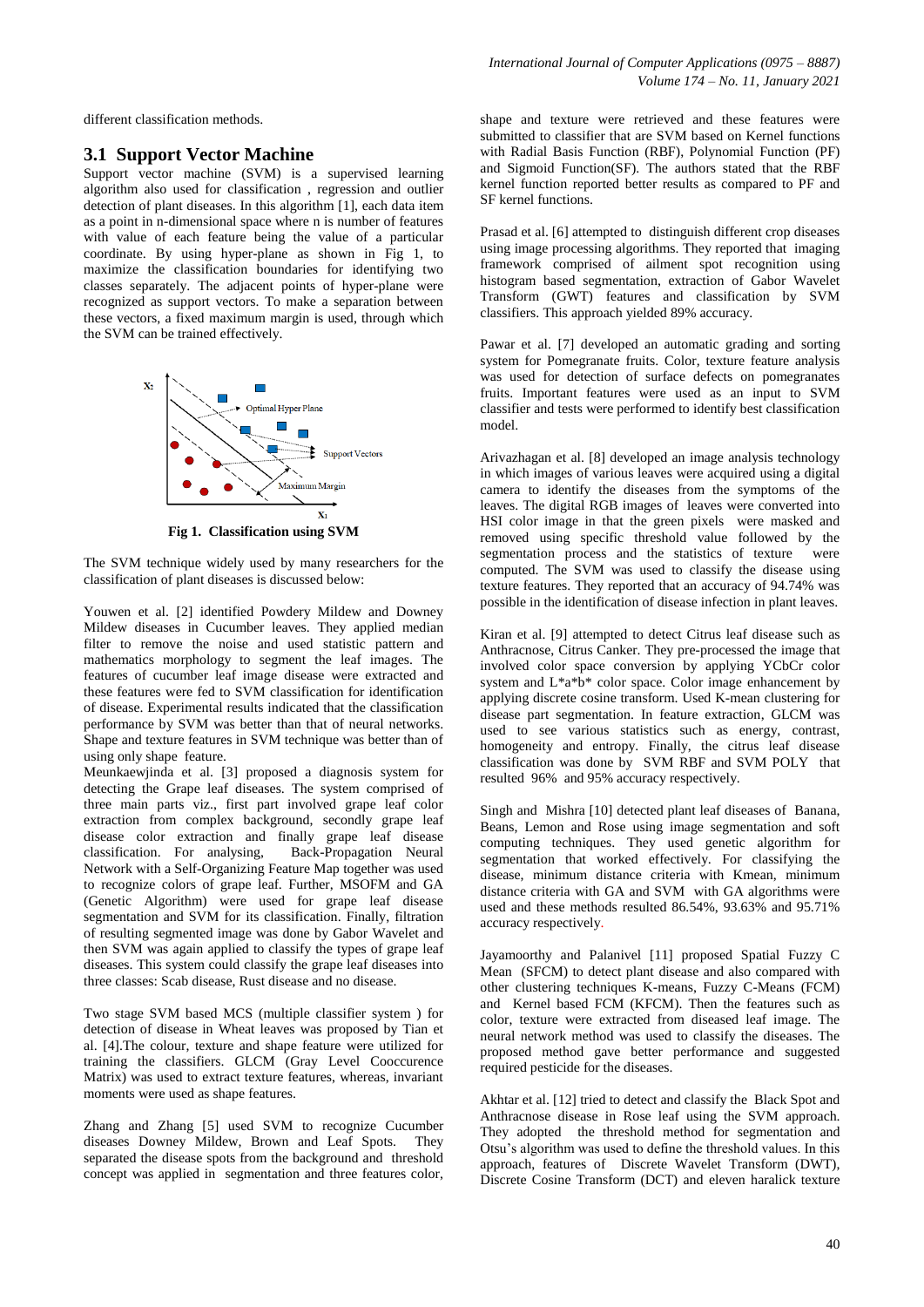features were extracted and further used with SVM approach. This method showed accuracy value of 94.45% in leaf disease detection.

The concept of detection and classification of Apple fruit diseases namely Scab, Apple Rot and Apple Blotch was explored by Dubey and Jalal [13]. The segmentation was carried out using K-means clustering technique and the features were extracted from the segmented images. They used Multiclass SVM for classification to achieve an accuracy of 93%.

Mokhtar et al. [14] detected the Powdery Mildew and Early Blight Tomato leaves diseases. They carried out image preprocessing that involved various techniques such as smoothness, removal of noise, image resizing, image isolation and background removing for image enhancement. They applied Gabor Wavelet Transformation in feature extraction for feature vectors and also in classification. Cauchy Kernel, Laplacian Kernel and Invmult Kernel were also applied in SVM for output decision and training for disease identification. The author reported that this method could yield 99.5% accuracy.

Yao et al. [15] employed SVM method to classify Rice Bacterial Leaf Blight, Rice Sheath Blight, and Rice Blast. They proposed segmentation of rice disease spots, and extracting the shape and texture features from these segments. The results showed that SVM could effectively detect and classify these disease spots to an accuracy of 97.2%.

Support Vector Regression (SVR) based on radial basis functions to identify and classify diseases of the Apple tree was proposed by Omrani et al. [16]. This process involved captured images of the leaves had to be changed into a device independent color space such as CIELAB, from a device depended format such as Red-Green-Blue (RGB) color space, then the image was segmented to extract the infected area from the overall leaf image. The segmentation technique employed was a region-based one using K-means clustering, wavelet, and grey-level co-occurrence matrix. The features extracted include the color, shape, and texture. Finally, the segmented image was classified using SVR-RBF, SVR-POLY with ANN. They concluded that SVR model gave better results than ANN.

| Author &<br>Year                                | <b>Classification</b><br><b>Methods</b>                                  | <b>Plant</b>                                                    | <b>Disease</b>                                                                                                                               | <b>Result</b>                                                                                  |
|-------------------------------------------------|--------------------------------------------------------------------------|-----------------------------------------------------------------|----------------------------------------------------------------------------------------------------------------------------------------------|------------------------------------------------------------------------------------------------|
| Youwen et al<br>$[2]$ (2008)                    | <b>SVM</b>                                                               | Cucumber                                                        | Powdery Mildew,<br>Downey Mildew                                                                                                             | Better accuracy<br>than ANN<br>method                                                          |
| Menukaewjinda<br>et al [3] (2008)               | <b>SVM</b>                                                               | Grape                                                           | Scab and Rust<br>Disease                                                                                                                     | Better accuracy                                                                                |
| Tian et al $[4]$<br>(2010)                      | <b>SVM</b>                                                               | Wheat                                                           | <b>Different Diseases</b>                                                                                                                    | Good accuracy                                                                                  |
| Zhang Jian and<br>Zhang Wei [5]<br>(2010)       | SVM with different<br>kernel functions                                   | Cucumber                                                        | Downey Mildew,<br>Brown and Leaf spots                                                                                                       | <b>Radial Basis</b><br>Kernel function<br>gives good result<br>than other kernel<br>functions. |
| Prasad et al [6]<br>(2012)                      | <b>SVM</b>                                                               | Crop                                                            | <b>Diseases</b>                                                                                                                              | Around 89%                                                                                     |
| Meenakshi<br>Pawar et al [7]<br>(2012)          | <b>SVM</b>                                                               | Pomegranate                                                     | Sorting and Grading<br>of Pomegranate Fruit                                                                                                  | Better accuracy                                                                                |
| Arivazhagan et<br>al [8] (2013)                 | <b>SVM</b>                                                               | Banana, Beans,<br>Jackfruit, Lemon,<br>Mango, Potato,<br>Tomato | Late Scorch, Bacterial<br>Spot, Fungal Spot,<br>Sun Burn, Sooty<br>Mold, Early Blight,<br>Late Blight, Scorch,<br>Ashen Mold, Leaf<br>Lesion | 94.74%                                                                                         |
| Kiran Gavhale<br>et al [9] (2014)               | SVM RBF, SVM<br><b>POLY</b>                                              | Citrus                                                          | Citrus Canker,<br>Anthracnose                                                                                                                | 96% and 95%                                                                                    |
| Singh and<br>Mishra [10]<br>(2016)              | Minimum Distance<br>Criteria with Kmean<br>and GA, SVM with<br><b>GA</b> | Banana, Beans,<br>Lemon,<br>Rose                                | Bacterial Leaf Spot,<br>Frog Eye Leaf Spot,<br>Sun Burn, Early<br>Scorch                                                                     | 86.54, 93.63%<br>and 95.71%                                                                    |
| Jayamoorthy<br>and Palanivel<br>$[11]$ $(2017)$ | Spatial Fuzzy C<br>Mean (SFCM),<br><b>SVM</b>                            | Plants                                                          | <b>Bacterial Blight</b> , Foot<br>Rot                                                                                                        | Better accuracy                                                                                |
| Akhtar et al<br>[12] (2013)                     | DCT+DWT+<br><b>SVM</b>                                                   | Rose                                                            | Black Spot,<br>Anthracnose                                                                                                                   | 94.45%                                                                                         |
| Dubey and Jalal<br>[13] (2012)                  | <b>MSVM</b>                                                              | Apple                                                           | Scab, Apple Rot,<br>Apple Blotch                                                                                                             | 93%                                                                                            |
| Mokhtar et al<br>[14] (2015)                    | SVM with Cauchy<br>kernel.                                               | Tomato                                                          | Powdery Mildew,<br>Early Blight                                                                                                              | 99.5%.                                                                                         |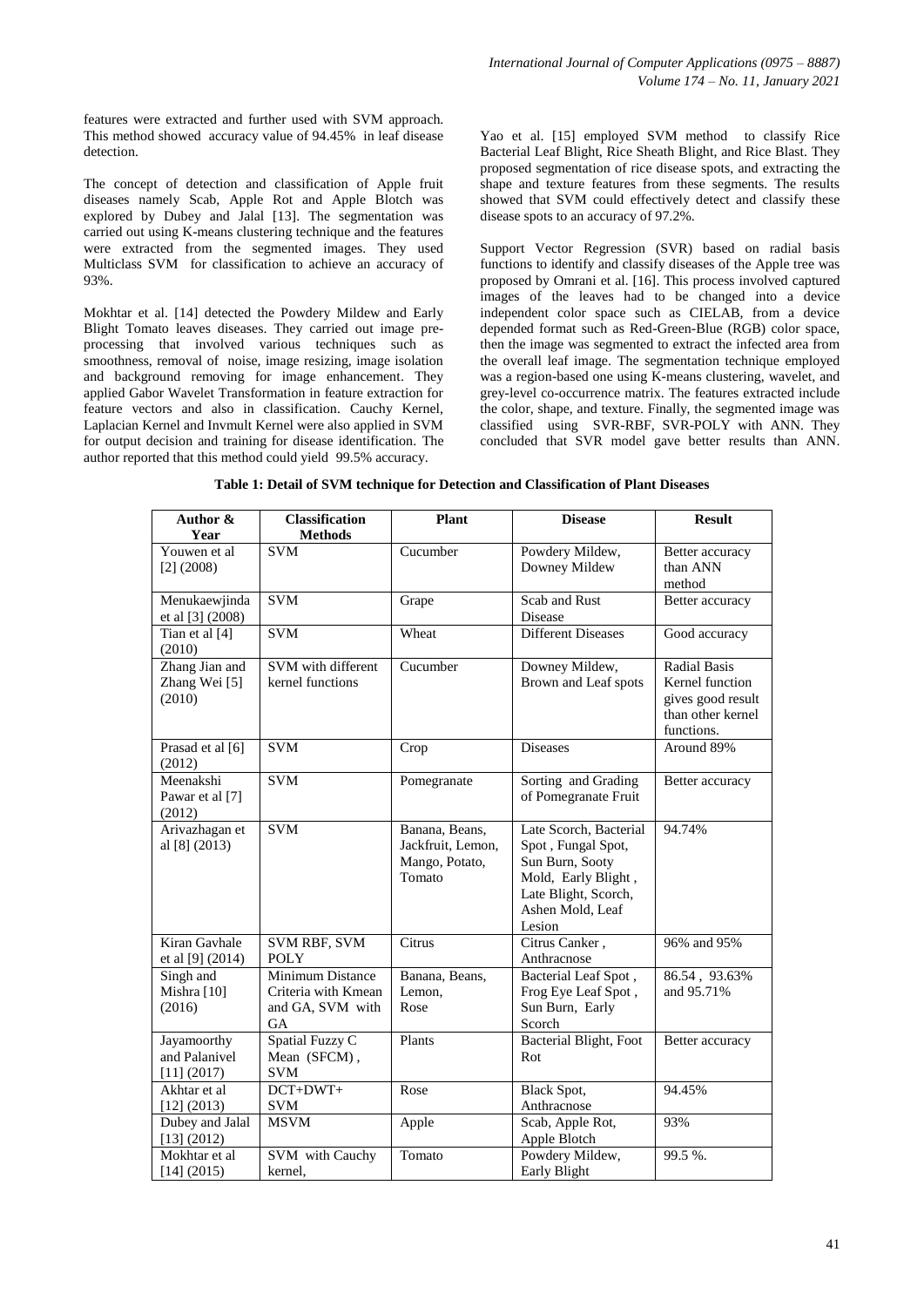|                             | InvmultKernel and<br>Laplacian Kernel |       |                                                                  |                           |
|-----------------------------|---------------------------------------|-------|------------------------------------------------------------------|---------------------------|
| Yao et al $[15]$<br>(2009)  | <b>SVM</b>                            | Rice  | Rice Bacterial Leaf<br>Blight, Rice Sheath<br>Blight, Rice Blast | 97.2%.                    |
| Omrani et al<br>[16] (2014) | <b>SVR RBF, SVR</b><br>POLY, ANN      | Apple | Alternaria, Apple<br>Black Spot, Apple<br>Leaf Miner             | SVR is better<br>than ANN |

#### **3.2 Artificial Neural Network**

Artificial Neural Network (ANN) is basically an engineering approach of biological neuron , the number of nodes in ANN is called as neurons. ANN is organized layer by layer. They are represented in the form of input, hidden and output layers. In network, each neuron in hidden layer receives signals from other neurons of input layer[1]. The strength of each signal and biases are represented by weights and constants that are calculated by training phase. After the inputs are weighted and added , the result is transformed by transfer function to the output. Sigmoid, tanh etc are used as activation

functions. The Fig. 2 represents the architecture of ANN.



**Fig 2. Classification using ANN**

The work done on the classification of diseases in plants using ANN is discussed below:

Phadikar and Sil [17] proposed a method to identified the Rice crop diseases such as Blast and Brown Spots. The image was converted to the HSI color space, followed by entropy-based thresholding and an edge detector was applied to the segment the image for identifying the infected parts of the leave. The features were fed into Self Organizing Map (SOM) neural network to classify the diseases. This technique resulted in an accuracy of 92% in detecting the disease.

Al Bashish et al. [18] developed a technique to identify five diseases such as Early and Late Scorch, Cottony Mold, Ashen Mold, Tiny Whiteness diseases of the plant. Images were divided into clusters by using a k-means clustering algorithm after image pre-processing. Feature extraction process used color co- occurrence method for extracting color and texture features. These features were fed to a Multi Layer Perceptron (MLP) Neural Network with ten hidden layers, which performed the final classification. Precision of around 93% was achieved in detecting the disease through this method.

Al-Hiary et al. [19] used Otsu segmentation and K-means clustering procedure to identify the infected regions of plant and stem diseases. They used color co-occurrence methodology for the features extraction of infected parts. The ANN was used for detecting and classifying the diseases like Early Scorch, Cottony Mold, Ashen Mold, Late Scorch, Tiny whiteness and White Mold. The proposed technique was robust and yielded a precision value between 83% and 94%.

Song et al. [20] studied Corn diseases detection through image

processing technique. They used YCbCr color space for image segmentation of disease spots and spatial gray level matrix to extract features. They extracted energy, entropy, moment of inertia, related and local stationary texture features and fed to Back Propagation neural network to recognize and classify the Corn Leaf Blight, Sheath Blight and Southern Leaf Blight diseases. The experimental results showed that the algorithm could effectively identify the disease to an accuracy of as high as 98% .

Revathi and Hemalatha [21] applied homogeneity based edgedetector technique for detecting Leaf Spot disease in Cotton. The symptoms of the disease were captured and neural network was used to classify the disease. The homogeneity operator calculates the difference between the core pixel and the neighbouring pixels and divides the output of any edge detector by the average output area. They identified disease like Fusarium Wilt, Verticillium Wilt, Root Rot, Boll Rot, Grey Mildew, Leaf Blight ,Bacterial Blight ,Leaf Curl in Cotton plant. Classification of diseases was easier and excellent accuracy was achieved through this technique.

Asfarian et al. [22] used texture analysis with fractal descriptors based on Fourier Spectrum method to identify Paddy diseases like Leaf Blast, Brown Spot, Bacterial Leaf Blight, and Tungro. The disease affected images were manually extracted, later converted into HIS color space from which the saturation components were finally extracted. They performed histogram equalization and used Laplacian filter for reducing the lighting effect and to sharpen images respectively. At the end, fractal descriptors were extracted from each lesion and fed to Probabilistic Neural Networks (PNN) for classify the disease. They concluded that this fractal descriptor method could be employed to identify four common paddy diseases with 83% accuracy.

The two-layer feed-forward network with color , shape, texture, boundary and entropy features were used by Bindu and Toran [23] to identify the Apple diseases. The neural network with sigmoid function yielded accurate result for healthy and disease leaf of apple.

To detect diseases at an early stage with more accuracy in plants, Hong and Huijie [24] used a combination of image processing technique and Back Propagation (BP) neural network. Median filter technique was used for removing the noise of an image. They extracted seven HU invariant moment eigen values, three shape eigen values and eight texture eigen values features. They proposed BP network, which was optimized by L-M (Local Minima) algorithm to identify the classes of the plant diseases such as Cercospora Leaf Spot, Canker, Rust and Mosaic Virus. This method gave an accuracy 99%.

Sumathi and SenthilKumar [25] detected and classified plant leaves diseases. In this study, MLP batch propagation was proposed. MLP with incremental back propagation and Levenberg–Marquardt based learning were used in existing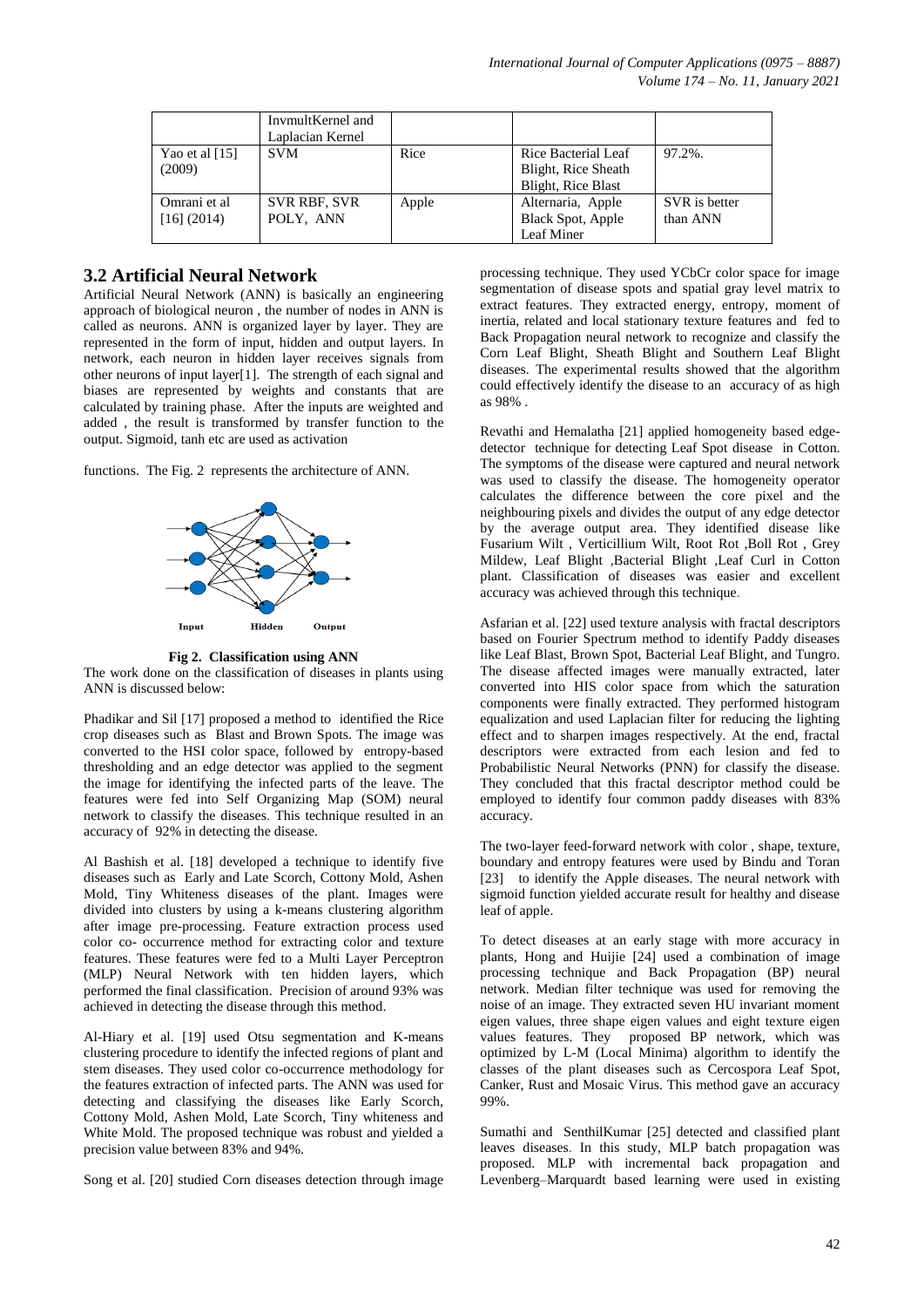method and was compared with the proposed method for estimating the accuracy values. Among the methods studied, batch propagation method yielded good accuracy than back propagation and L-M based learning method. The authors reported that an accuracy 93% could be achieved by this technique.

Kiran and Gavhale [26] , in this paper comprehensive study of plant leaves disease detection system was done for improving the productivity of crops. They compared the benefits and limitations of these potential methods such as KNN, BPNN, SVM and PNN.

Cotton leaf diseases such as Bacterial Blight, Myrothecium Leaf Spot and Alternaria were identified and classified using a pattern recognition system by Rothe and Kshirsagar [27]. Active contour model was used for image segmentation and Hu's moments were extracted as features for the training of adaptive neuro fuzzy inference system. This method resulted in 85% accuracy.

Leaf disease detection and grading were performed by Rastogi et al. [28] through an image processing and machine vision based technology. Image pre-processing of leaf was done and segmentation was determined by K-means clustering and Euclidean distance technique. The GLCM matrix feature such as contrast, energy, homogeneity, and correlation were extracted. The classification of disease was identified by ANN. For disease grading, percentage infection was calculated by using total leaf area (AT) and diseased area (AD). Percentage infection grading was done by fuzzy logic.

Yadav and Verma [29] used hybrid approach of Neural Network and Genetic Algorithm to recognize Black Mold disease in Tomato. After the image pre-procesing, region growing algorithm was applied for disease part segmentation. Then color and texture features were extracted and genetic algorithm was applied for optimization of features. These features were forwarded to the Backpropagation Neural Network (BPN) for detecting the disease. Thus this classifier was used to obtain better accuracy.

Khirade and Patil [30] recorded various image processing and machine learning techniques applied in plant diseases detection. In this processing, pre-processing methods such as clipping, image smoothing, image enhancement, and histogram equalization were presented. Segmentation techniques such as boundary detection and spot detection, K-means clustering, and Otsu's threshold were also briefly described. Features extraction such as color, texture, morphology, and edges were also dealt. Classification based on ANN with the working principle was discussed.

Wang et al. [31] presented Grape and Wheat plant disease. Total 185 images including 85 Grape leaves and 100 Wheat

leaves were considered. They compressed the images using nearest neighbour interpolation method without changing the image resolution. To de-noise the images, they applied median filter and K-means clustering was used for segmentation. For image segmentation, RGB image was converted into CIE XYZ color space, followed by conversion of XYZ color space into l\*a\*b color space. The color, shape, and texture features were extracted. Principal Component Analysis (PCA) was applied to reduce the dimensions of the feature data extracted from images. This technique helped to reduce the number of neurons and thereby increased the speed of Backpropagation neural network to achieve an accuracy of 97%

The concept of neural network for the classification of cotton leaf disease like Red Spot, White Spot, Yellow Spot, Alternaria and Cercospora was studied by Bhog et al [32]. For segmentation and experimentation K-means clustering and MATLAB toolbox were used respectively. The recognition accuracy for K-mean clustering method using euclidean distance was 89.56% and the execution time for K-means clustering method using euclidean distance was 436.95 second.

Kutty et al. [33] proposed a method to classify Anthracnose and Downey Mildew disease in Watermelon leaf. The infected leaves were identified from normal one based on RGB color component. In segmentation, median filter was used to reduce noise while for classification, neural network pattern recognition toolbox was used. By this method, 75.9% accuracy could be achieved .

Sannaki et al. [34] aimed to diagnose the disease using image processing and artificial intelligence techniques on images of Grape plant leaf. They classified Downy Mildew and Powdery Mildew of

grape leaf disease. Masking was used to remove background to improve accuracy. Anisotropic Diffusion was used for preserving information of affected portion of leaf. Segmentation was carried out by K-means clustering method and feature extraction was carried out by calculating GLCM. Finally classification was done using Feed Forward Back Propagation Network classifier. They have used only Hue feature which gives more accurate result.

Principal Component Analysis (PCA) and neural networks for disease identification and recognition in Wheat crop and Grape plants were recommended by Wang et al. [35]. They used PCA to extract twenty one colors, four shapes, and twenty five texture features from the plants. After the feature extraction process, various types of neural networks were used for identification and classification of the diseases including Back Propagation (BP-NN), Radial Basis Function (RBF-NN), Generalized Regression (GR-NN), and Probabilistic Neural Networks (PNN). The results of different neural networks were compared.

| Author & Year                     | <b>Classification</b><br><b>Methods</b> | <b>Plant</b>  | <b>Disease</b>                                                                        | <b>Result</b>                  |
|-----------------------------------|-----------------------------------------|---------------|---------------------------------------------------------------------------------------|--------------------------------|
| Phadikar and Sil<br>$[17]$ (2008) | <b>SOM</b><br>with<br>Neural Network    | Rice          | Rice Blast, Brown Spot                                                                | 92%                            |
| Al Bashish et al<br>[18] (2010)   | MLP<br>Neural<br><b>Network</b>         | <b>Plants</b> | Early<br>Scorch,<br>Late<br>and<br>Cottony Mold, Ashen Mold,<br><b>Tiny Whiteness</b> | is<br>Precision<br>around 93%. |
| Al-Hiary et al<br>[19] (2011)     | <b>ANN</b>                              | Plant<br>and  | Early Scorch, Cottony Mold,<br>Ashen Mold, Late Scorch,                               | Precision<br>83%<br>between    |

**Table 2: Detail of ANN technique for Detection and Classification of Plant Diseases**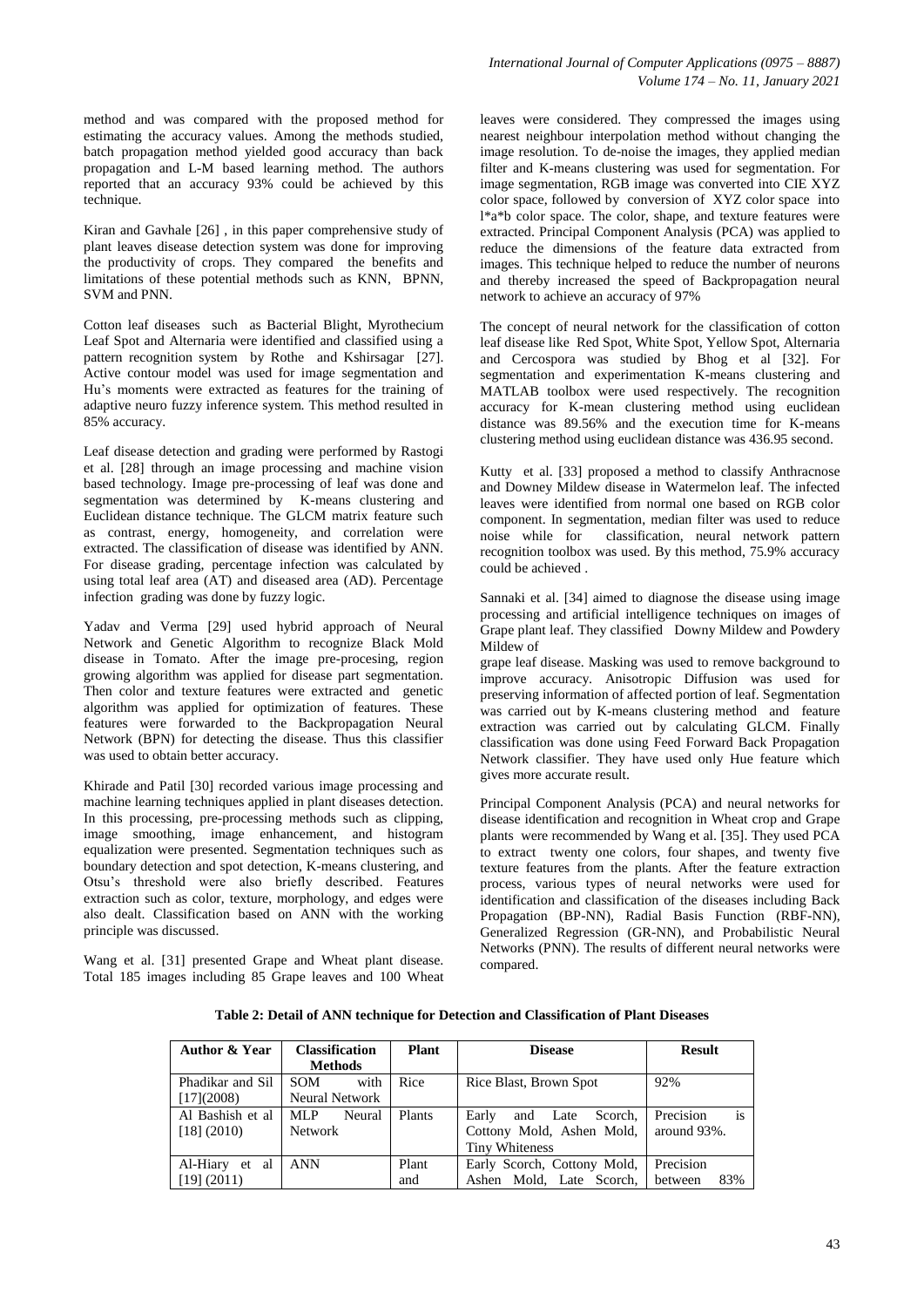|                   |                       | Stem   | Tiny Whiteness, White Mold.          | and 94%         |
|-------------------|-----------------------|--------|--------------------------------------|-----------------|
| Song et al [20]   | <b>BPNN</b>           | Maize  | Corn Leaf Blight,<br>Sheath          | Accuracy 98 %   |
| (2011)            |                       |        | Blight, Southern Leaf Blight         | more            |
| and<br>Revathi    | NN                    | Cotton | Verticillium<br>Fusarium<br>and      | Excellent       |
| Hemalatha         |                       |        | Wilt , Root and Boll rot, Grey       | accuracy        |
| [21] (2012)       |                       |        | Mildew ,Leaf and Bacterial           |                 |
|                   |                       |        | Blight, Leaf Curl                    |                 |
| Asfarian<br>et al | <b>PNN</b>            | Paddy  | Leaf Blast,<br><b>Brown</b><br>Spot, | 83.00%          |
| [22] (2013)       |                       |        | <b>Bacterial Leaf Blight</b>         |                 |
| Bindu<br>and      | <b>ANN</b>            | Apple  | <b>Infected or Normal</b>            | Good accuracy   |
| Toran<br>$[23]$   |                       |        |                                      |                 |
| (2013)            |                       |        |                                      |                 |
| Hong and Huijie   | <b>BPNN</b> with LM   | Plant  | Cercospora<br>Leaf<br>Spot,          | 99%             |
| $[24]$ (2014)     | optimization          |        | Canker, Rust, Mosaic Virus           |                 |
| Sumathi<br>and    | with<br><b>MLP</b>    | Plant  | <b>Common Diseases</b>               | 93%             |
| SenthilKumar      | Batch                 |        |                                      |                 |
| $[25]$ $(2014)$   | Propagation           |        |                                      |                 |
| Kiran<br>and      | BPNN, PNN,            | Plant  | Bacterial Leaf Spot, Mosaic          | Good            |
| Gavhale<br>$[26]$ | SVM, KNN              |        | Virus, Late Blight,<br>Early         |                 |
| (2014)            |                       |        | Blight, Downy Mildew                 |                 |
| Rothe<br>and      | Neuro-Fuzzy           | Cotton | Bacterial Blight, Leaf Spot,         | 85%             |
| Ksirsagar         | Inference             |        | Alternaria                           |                 |
| [27](2015)        | System                |        |                                      |                 |
| Rastogi et<br>al. | ANN,<br>Fuzzy         | Plant  | Leaf Spot                            | Good            |
| [28](2015)        | logic                 |        |                                      |                 |
| Yadav<br>and      | <b>BPNN</b> and GA    | Tomato | <b>Black Mold</b>                    | <b>Better</b>   |
| Verma<br>$[29]$   |                       |        |                                      | accuracy        |
| (2016)            |                       |        |                                      |                 |
| and<br>Khirade    | <b>ANN</b>            | Plant  | <b>Diseases</b>                      | Good            |
| Patil [30] (2015) |                       |        |                                      |                 |
| Wang et al. [31]  | <b>BPNN</b>           | Grape  | Powdery Mildew, Downey               | Above 97%       |
| (2012)            |                       | Wheat  | Mildew, Wheat Stripe Rust,           |                 |
|                   |                       |        | Wheat Leaf Rust                      |                 |
| Bhog and Pawar    | Neural Network        | Cotton | Red Spot, White Spot, Yellow         | 89.56%          |
| [32] (2016)       |                       |        | Spot, Alternaria, Cercospora         |                 |
| Kutty et al.[33]  | <b>Neural Network</b> | Waterm | Anthracnose, Downey Mildew           | 75.9%           |
| (2013)            |                       | elon   |                                      |                 |
| Sannaki et<br>al. | Feed<br>Forward       | Grape  | Powdery Mildew<br>,Downey            | Better accuracy |
| [34](2013)        | <b>BPNN</b>           |        | Mildew                               |                 |
| Wang et al. [35]  | BPNN,<br>PCA,         | Wheat  | Wheat Stripe Rust and Leaf           | Better accuracy |
| (2012)            | RBF-NN,<br>GR-        | Grape  | Rust, Grape Downy Mildew             |                 |
|                   | NN, PNN               |        | and Powdery Mildew                   |                 |

# **3.3 K Nearest Neighbour**

KNN algorithm is used to classify by finding the K nearest matches in training data followed by using the label of closest matches to predict. Traditionally, distance such as euclidean is used to find the closest match. It is also known as a lazy learner because it simply stores all the training tuples given to it as inputs in its learning phase without performing any calculations[1]. This feature prevents it from being used in areas where dynamic classification is needed for large databases. The star test data point is bounded through the circles, and squares that differentiate between classes as shown in Fig. 3. The three essential aspects of K-NN classification which includes easy interpretation of output results, computational time is short and prediction rates are high.

Many researchers have used the K-NN approach for detecting plant diseases that are discussed below:



**Fig 3. Classification using KNN**

Xu et al. [36] demonstrated a technique to identify Nitrogen and Potassium deficiencies in Tomato plant. Fourier transform, and Wavelet form for texture feature extraction were used, while the color feature extraction was done using LAB color space. The selected features were extracted by a genetic algorithm for optimization and fuzzy K-nearest neighbour classifier were applied to identify nitrogen and potassium deficiencies. They reported that the system diagnosed to an accuracy above 82.5% .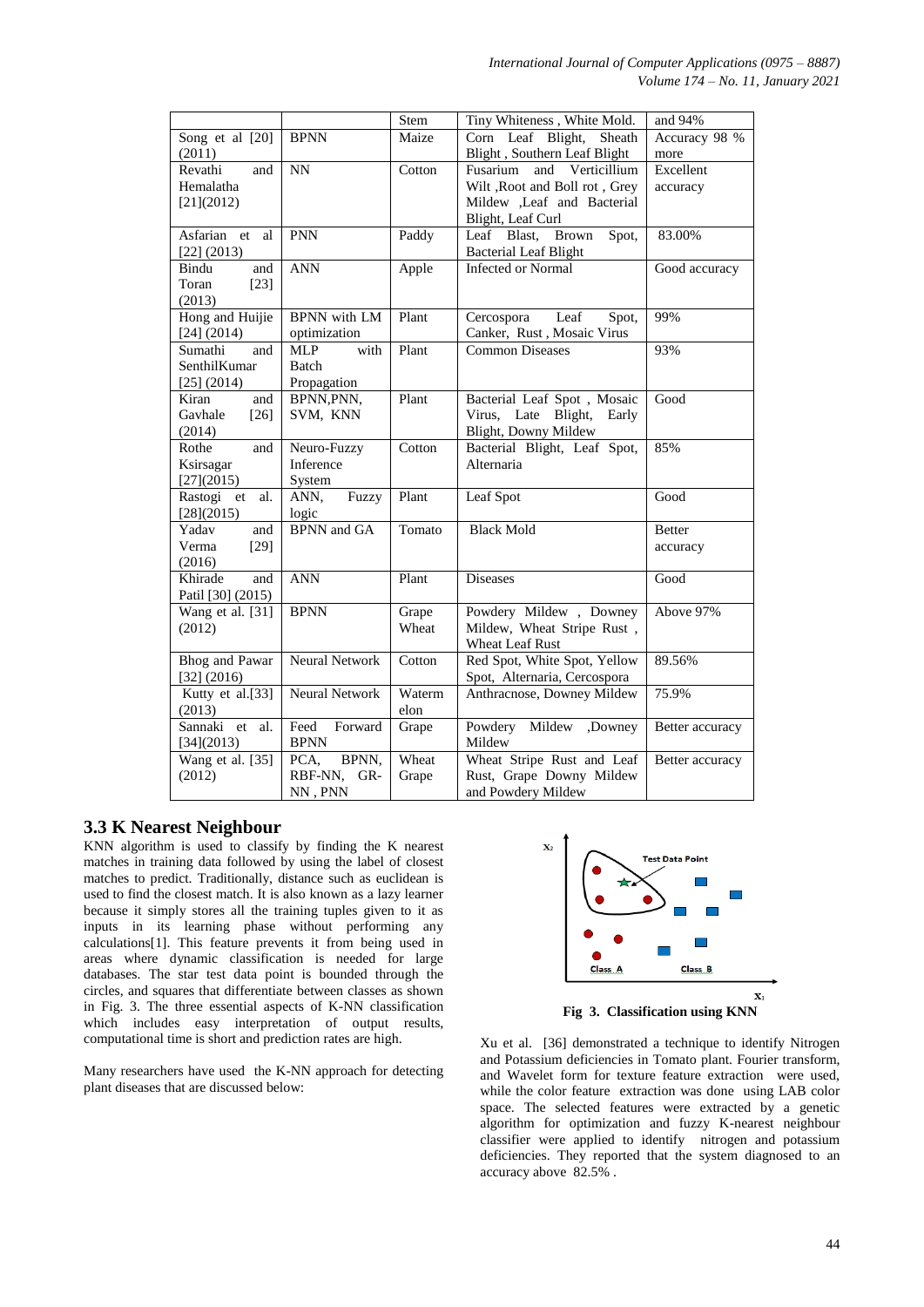Paddy plant diseases like Blast and Brown Spot were identified by Suresha et al. [37] using KNN classification method. About 300 images were used as input, Otsu with global threshold technique was

used for segmenting the diseased images. After segmentation, feature extraction with geometrical features like area, major axis, minor axis and perimeter of diseased part of paddy plant was extracted. Finally, KNN technique was used for classification of diseases that resulted in 76.59% accuracy.

Diseases Alternaria Alternata, Anthracnose, Bacterial Blight, Leaf Spot, and Canker of various plants were detected by Hossain et al. [38] using KNN classification technique. About 237 leaf images were acquired from the Arkansas plant disease

database for input process. After segementation, GLCM matrix was used for feature extraction of diseased plant images and to prevent overfitting, the 5-fold cross validation was applied on the training dataset. This method provided 96.76% accuracy.

Abdulridha et al. [39] identified Avocado plants diseases such as Laurel Wilt, Phytophthora Root Rot as well as Nutrient deficiencies like Iron and Nitrogen. After image processing, overall canopy region of interest (OVROI) and polygon region of interest (PROI) were used for segmentation of plants. Then MLP and K-NN classification techniques were used to identify the disease type and deficiency of nutrient in plants. MLP approach achieved better classification results than the KNN.

| Table 3: Detail of KNN technique for Detection and Classification of Plant Diseases |  |  |  |
|-------------------------------------------------------------------------------------|--|--|--|
|-------------------------------------------------------------------------------------|--|--|--|

| Author &          | <b>Classification</b> | <b>Plant</b> | <b>Disease</b>               | <b>Result</b>       |
|-------------------|-----------------------|--------------|------------------------------|---------------------|
| Year              | <b>Methods</b>        |              |                              |                     |
| Xu et al.         | <b>Fuzzy KNN</b>      | Tomato       | Nitrogen, Potassium          | Accuracy was above  |
| [36] (2011)       |                       |              | <b>Nutrient Deficiencies</b> | $82.5\%$ .          |
| Suresha et        | <b>KNN</b>            | Plant        | <b>Diseases</b>              | 76.59%              |
| al. $[37]$ (2017) |                       |              |                              |                     |
| Hossain et        | <b>KNN</b>            | Plant        | Alternaria Alternata,        | 96.76%              |
| al $[38]$         |                       |              | Anthracnose, Bacterial       |                     |
| (2019)            |                       |              | Blight, Leaf Spot, Canker    |                     |
| Abdhulridha       | KNN, MLP              | Avacoda      | Laurel Wilt, Phytophthora    | MLP achieved better |
| et al $[39]$      |                       |              | Root Rot, Iron and           | accuracy than KNN   |
| (2019)            |                       |              | Nitrogen Nutrient            |                     |
|                   |                       |              | Deficiencies                 |                     |

# **3.4. Other Classifiers**

Yan Cheng Zhang et al. [40] tried to identify Cotton disease and developed the Fuzzy Feature selection approach, Fuzzy Curves (FC) and Surfaces (FS) to select features of diseased leaves image. They showed that the effectiveness of features selected by the FC and FS method was much better

than that selected by human randomly or other methods due to FC could quickly isolate important and significant subset features , while, FS could eliminate those features which were dependent on other important features.

Pang et al. [41] identified diseases of Maize crops such as Leaf Blight, Cercospora Leaf Spot, Leaf Shealths and Brown Spots. The algorithm identified all pixels for which the level of the red channels (R) gray level was higher than the level of the green channel (G) gray levels. The red pixels contributed 98% of the diseased region; the connected regions were identified and labelled appropriately, the connected regions as seeds and applied a region growing technique to detect diseased regions more accurately and efficiently to an extent of 96%.

An algorithm to detect and classify Rice Plant-Hopper (RPH) infestation was proposed by Zhou et al. [42]. They acquired the infected Rice stem images and then applied smoothing, denoising, color space transformation, followed by boxcounting dimension algorithm for extracting Eigen values. Linear Regression Model (LDM) and Fuzzy C-means Clustering (FCM) techniques were applied for final identification and classification. They concluded that use of fractal Eigen values resulted in more accuracy in differentiating RPH infected images.

Nitin and Sanjay [43] used color transformation structure to explain texture statistics for detecting the plant leaf disease. RGB was converted into HSV. They used pre-computed threshold level, masking and removing of green pixels of leaves

was done, segmentation was done to identify the healthy and un-healthy regions of the leaf. These segments were used for texture analysis by color co-occurrence matrix. SGDM texture parameters of infected leaves were compared with texture parameters of normal leaf. Finally the occurrence of diseases on the plant leaf was evaluated.

Qinghai et al. [44] used the histogram and histogram equalization techniques for extracting the disease infected Cotton leaves. They designed a color and image enhancement analyzes to identify the pests and disease affected cotton leaves. They used high resolution digital camera for capturing the the images of uninfected and infected cotton leaves and processed by digital image processing techniques. The RGB color images were converted into gray scale, HIS and YCbCr images and were plotted for infected and uninfected gray scale cotton images The comparisons of results proved very good accuracy in extracting the disease infected cotton leaves and YCbCr color space was considered as the best color model for extracting the damaged image.

In an attempt to detect Cotton Mite disease, Zhihua and Huan [45] used modern histogram technique. The RGB color images were converted into gray scale. Firstly, the disease spots were extracted from green plants followed by histograms were plotted for all healthy and cotton mite disease leaves. Image segementation achieved by color features and area thresholding. The diseased areas were calculated and compared. This technique resulted in 94.79% accuracy in terms of separation of the healthy region and cotton mite disease infected region.

A system for disease identification and grading in Pomegranate leaf and fruit was suggested by Deshpande et al. [46]. For segmentation, K-means clustering method was used. They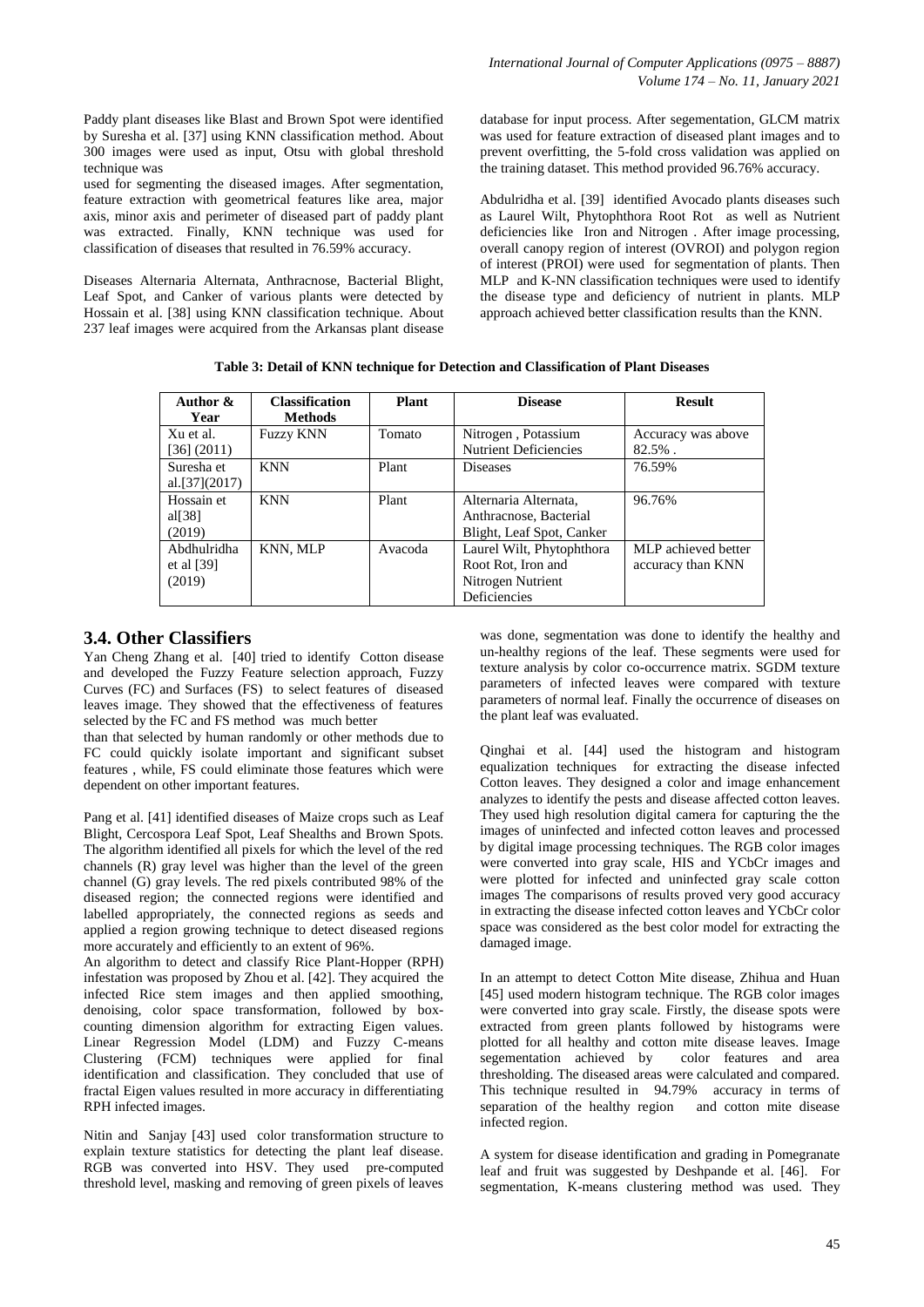determined infection percentage grade of the disease is dividing total disease area by total leaf or fruit area was calculated. They reported that, this system provided accurate and acceptable results.

Wang et al. [47] aimed to recognize the Stripe Rust and Powdery Mildew diseases in Wheat. They designed a new version of Rotational Kernel Transformation directional (IRKT) feature for disease recognition in the spatial domain. The images were converted from RGB space to HSV and YCbCr color spaces. The Otsu's method was performed for segmentation process. The kernel based IRKT directional feature extracted from segmented areas, were used to detect edges. They reported that this method resulted 97.5 % recognition accuracy.

Narvear and Patil [48] performed novel algorithms based image processing in Grape leaf diseases detection. The RGB image was converted into HSV format in the image preprocessing followed by feature extraction method was carried out using SGDM method. Five features were calculated like energy, homogeneity, contrast, cluster prominence and cluster shade. Since segmentation technique was not applied, they could not classify diseases such as Powdery Mildew and Downy Mildew properly.

Bhavini and Sheshang [49] used Random Forest classifier to identify Apple fruit diseases like Scab, Rot and Blotch. For image segmentation, K mean clustering was applied to identify infected regions and features were extracted with the help of fusion technique. The accuracy of the diseases classification was improved by feature level fusion.

Lu et al. [50] described an in-field automatic Wheat disease diagnosis system. This involved weekly supervised deep learning framework to achieve an integration of identification of Wheat diseases and localization of disease areas using image-level annotation for training images in wild conditions. Wheat Disease Database 2017 (WDD2017) was collected to verify the effectiveness of the system. They used two different architectures, i.e. VGG-FCNVD16 and VGG-FCN-S that resulted an accuracy of 97.95% and 95.12% respectively over 5-fold cross validation on WDD2017, exceeding the results of 93.27% and 73.00% by two conventional CNN frameworks, i.e. VGG-CNN-VD16 and VGG-CNN-S. They concluded the proposed system was better than conventional CNN architectures.

Mrinal Kumar et al. [51] detected plant leaf diseases using image processing technique with K-mean clustering , GLCM feature extraction , PNN classification methods. After that classification method, which indicated the disease name, the affected region percentage and accuracy was calculated.

# **4. COMPARATIVE ANALYSIS**

The models are evaluated based on their average accuracy of results and the performance. This work presented different approaches using machine learning for plant disease detection and classification. From the tables  $(1, 2 \text{ and } 3)$  and fig 4 it can be seen that out of several models compared, the SVM method gave the highest accuracy followed by ANN in detecting and classification of plant disease.



#### **5. CONCLUSION AND FUTURE WORK**

Plant disease detection is very momentous and important research area. Further, the accurate disease detection and classification of the plant leaf image is very important for the successful cultivation and reduce the loss of crops. During the review, it was observed that classification techniques were widely used for the identification and detection of diseases in plant leaves. Among the classification techniques, many researchers have reported SVM and ANN methods gave the highest accuracy and recommended for plant disease detection.

In future work, the development in hybrid algorithms by using genetic algorithms, ant colony, cuckoo optimization, and particle swarm optimization with SVM, ANN, and KNN would increase the efficiency in plant disease detection. Mobile application can be developed with inbuilt remedial solution that can be used by farmers to detect any kind of leaf, stem, fruit , flower disease including nutrient deficiency easily. Deep learning is most powerful technique that has promising features for accurate plant disease detection and classification than machine learning technique.

#### **6. REFERENCES**

- [1] V. Sharma, A. Verma and N. Goel, "Classification Techniques for Plant Disease Detection", International Journal of Recent Technology and Engineering (IJRTE) ,2020,ISSN: 2277-3878, vol-8 , Issue-6
- [2] T. Youwen , L . Tianlai and N. Yan , "The recognition of cucumber disease based on image processing and support vector machine", In proceeding of 2008 Congress on image and signal processing, IEEE, Sanya, 262-267, DOI: 10.1109/CISP.2008.29.
- [3] A. Meunkaewjinda, P. Kumsawat and K. Attakitmongcol , Sri kaew, "Grape leaf disease detection from color imagery using hybrid intelligent system", proceedings of ECTI-CON 2008, IEEE, Krabi, pp 513–516, DOI:10.1109/ecticon.2008.4600483
- [4] Y. Tian, C. Zhao, S. Lu and X. Guo, "SVM- based Multiple Classifier System for Recognition of Wheat Leaf Diseases", Proceedings of 2010 Conference on Dependable Computing (CDC'2010) , 2010, Yichang, China.
- [5] J. Zhang and W. Zhang , "Support Vector Machine for Recognition of Cucumber Leaf Diseases", In Proceeding of 2nd International Conference on Advanced Computer Control (ICACC), IEEE, Shenyang, 2010, 590-594. DOI: 10.1109/ICACC.2010.5487242.
- [6] S. Prasad, P. Kumar, R Hazra and A. Kumar, "Plant Leaf Disease Detection Using Gabor Wavelet Transform", Proceedings of 3rd International Conference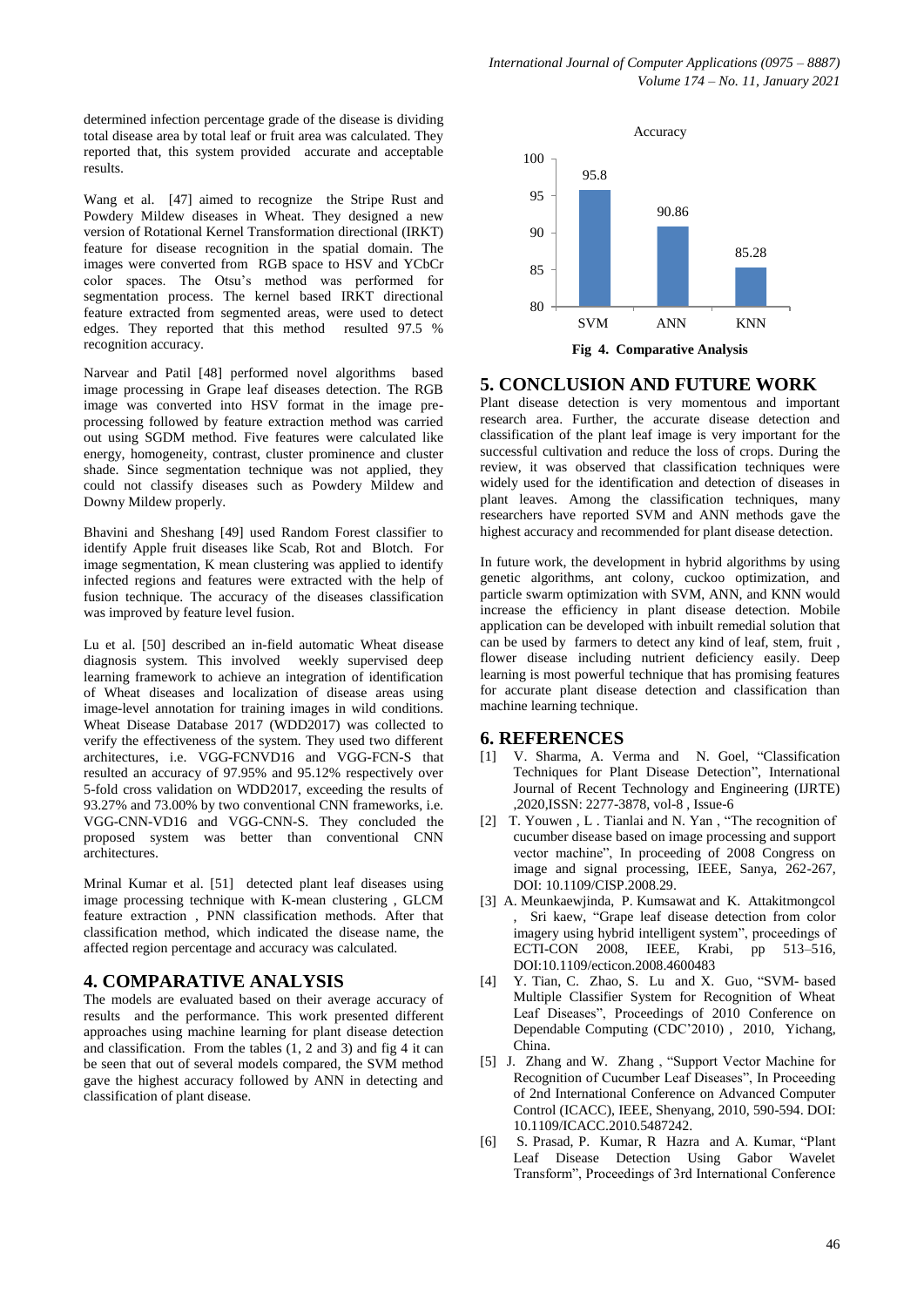on Swarm, Evolutionary and Memetic Computing, Springer-Verlag, Berlin, Heidelberg, 2012.

- [7] M. M. Pawar, S. Bhusari and A. Gungewar , "Identification of infected pomegranates using color texture feature analysis", International journal of computer application, (0975-8887), 2012.
- [8] S. Arivazhagan, S. Newlin, S. Ananthi and S.V. Varthini, "Detection of unhealthy region of plant leaves and classification of plant leaf diseases using texture features", Agricultural Engineering International: CIGR Journal, 2013, vol.15, no.1,pp.211-217.
- [9] R. Kiran Gavhale, U. Gawande , Kamal and O. Hajari , "Unhealthy Region of Citrus Leaf Detection Using Image Processing Techniques" , IEEE International Conference for Convergence of Technology, 2014, pp. 978-1-4799-3759-2/14.
- [10] V. Singh and A.K. Mishra, "Detection of plant leaf diseases using image segmentation and soft computing techniques", [Information](https://www.researchgate.net/journal/2214-3173_Information_Processing_in_Agriculture) Processing in Agriculture 4  $(1)$ , 2016
- [11] S. Jayamoorthy and N. Palanivel, "Identification of Leaf Disease Using Fuzzy C-MEAN and Kernal Fuzzy C-MEAN and Suggesting the Pesticides", International Journal of Advanced Research in Science, Engineering and Technology, May 2017, Vol. 4, Issue 5.
- [12] Akhtar, Asma, A. Khanum, Shoab A. Khan and A. Shaukat, "Automated Plant Disease Analysis (APDA): Performance Comparison of Machine Learning Techniques" , IEEE International Conference on Frontiers of Information Technology (FIT), pp. 60-65, 2013.
- [13] S. R. Dubey and A.S Jalal, "Detection and Classification of Apple Fruit Diseases Using Complete Local Binary Patterns" , IEEE Third International Conference on Computer and Communication Technology, pp. 978-0-7695-4872, 2012.
- [14] U. Mokhtar, A.S. Mona, Alit, A. E. Hassenian and H. Hefny, "Tomato leaves diseases detection approach based on support vector machines", IEEE pp. 978-1- 5090-0275-7/15, 2015.
- [15] Q. Yao , Z. Guan, Y. Zhou, J. Tang; Y. Hu and B. Yang, "Application of support vector machine for detecting rice diseases using shape and color texture features", International Conference on Engineering Computation, 2009, pp.79-83.
- [16] E. Omrani, B. Khoshnevisan, S. Shamshirb and, H. Saboohi, N. B. Anuar and M. H. N. Nasir "Potential of radial basis function-based support vector regression for apple disease detection", Measurement, vol.55, pp.512– 519, Sept-2014
- [17] S. Phadikar and J. Sil, "Rice Disease Identification using Pattern Recognition Techniques", Proceedings of 11th International Conference on Computer and Information Technology (ICCIT 2008), 25-27 December, 2008, IEEE, Khulna, Bangladesh, pp. 420- 423.
- [18] D. Al Bashish , M. Braik and S. Bani-Ahmad , "A framework for detection and classification of plant leaf and stem diseases", In proceeding of 2010 International conference on signal and image processing. IEEE, Chennai, 113-118.
- [19] H. Al-Hiary, S. Bani-Ahmad, M. Reyalat, M. Braik and Z. AlRahamneh, "Fast and accurate detection and classification of plant diseases", International journal of computer applications (0975-8887), 2011, vol.17- no.1, pp-31-38.
- [20] K. Song, Z. Liu, H. Su and C. Guo, "A Research of

maize disease image recognition of Corn Based on BP Networks", Third international conference on Measuring Technology and Mechatronics Automation,IEEE, 2011:246-249, DOI:10.1109/ICMTMA.2011.66<br>[21] P. Revathi and M. Hemlatha. "Home

- and M. Hemlatha, "Homogeneous Segmentation Based Edge Detection Techniques for Proficient Identification of the Cotton Leaf Spot Diseases", International Journal of Computer Applications, 2012, vol 47,no 2,pp 0975-888.
- [22] A. Asfarian, Y. Herdiyeni, A. Rauf and KH. Mutaqin, "Paddy Diseases Identification with Texture Analysis using Fractal Descriptors Based on Fourier Spectrum", In proceeding of International Conference on Computer Control Informatics and Its Applications, IEEE, Jakarta, 77-81, 2013,
- [23] T. Bindu and V.Toran, "Identification and classification of normal and infected apples using neural network", International Journal of Science and Research, 2013,vol.2, no.6, pp.160-163.
- [24] F. Hong and L. Huijie, "Plant leaves recognition and classification model based on image features and neural network", IJCSI International Journal of Computer Science, 2014, vol.11, no.1, pp.100-104.
- [25] C.S. Sumathi and A.V. Senthil Kumar, "Enhancing accuracy of plant leaf classification techniques", International Journal of Engineering Research and Applications, 2014, vol.4, no.3, pp.40-46.
- [26] R Kiran Gavhale and U. Gawande, "An Overview of the Research on Plant Leaves Disease detection using Image Processing Techniques", IOSR Journal of Computer Engineering (IOSR-JCE) e-ISSN: 2278-0661, p- ISSN: 2278-8727, vol 16, Issue 1, 2014, pp 10-16.
- [27] P.R. Rothe and R. V. Kshirsagar, "Cotton Leaf Disease Identification using Pattern Recognition Techniques", International Conference on Pervasive Computing (ICPC), IEEE, 2015.
- [28] A. Rastogi , R. Arora and S. Sharma , "Leaf Disease Detection and Grading using Computer Vision Technology and Fuzzy Logic", IEEE 2015 2nd International Conference on Signal Processing and Integrated Networks (SPIN), Noida, 2015, pp 500-505, 2015.
- [29] M. Yadav and T. Verma, "Hybrid Approach of Neural Network and Genetic Algorithm to Recognize Black Mold Disease in Tomato", International Journal for Research in Applied Science & Engineering Technology (IJRASET). 2016,Vol 4, Issue 5.
- [30] S. D. Khirade and A.B. Patil, "Plant Disease Detection Using Image Processing", In International Conference on Computing Communication Control and Automation (ICCUBEA), 2015 (pp. 768- 771). IEEE.
- [31] H. Wang, G. Li, Z. Ma, and X. Li, "Image recognition of plant diseases based on backpropagation networks" , In 5th International Congress on Image and Signal Processing (CISP), 2012 pp. 894-900, IEEE.
- [32] Bhong , B. V. Pawar and S. Vijay, "Study and Analysis of Cotton Leaf Disease Detection Using Image Processing." International Journal of Advanced Research in Science, Engineering and Technology, 2016, vol 3, Issue 2
- [33] S.B Kutty, N.E Abdullah, H. Hashim, A. Afhzan Ab Rahim, A. S. Kusim , T.N. Tuan Yaakub, Puteri N. A. M. Yunus and M. F. A. Rahman, "Classification of Watermelon Leaf Diseases Using Neural Network Analysis", IEEE, Business Engineering and Industrial Applications Colloquium (BEIAC), Langkawi, pp 459 – 464, 2013.